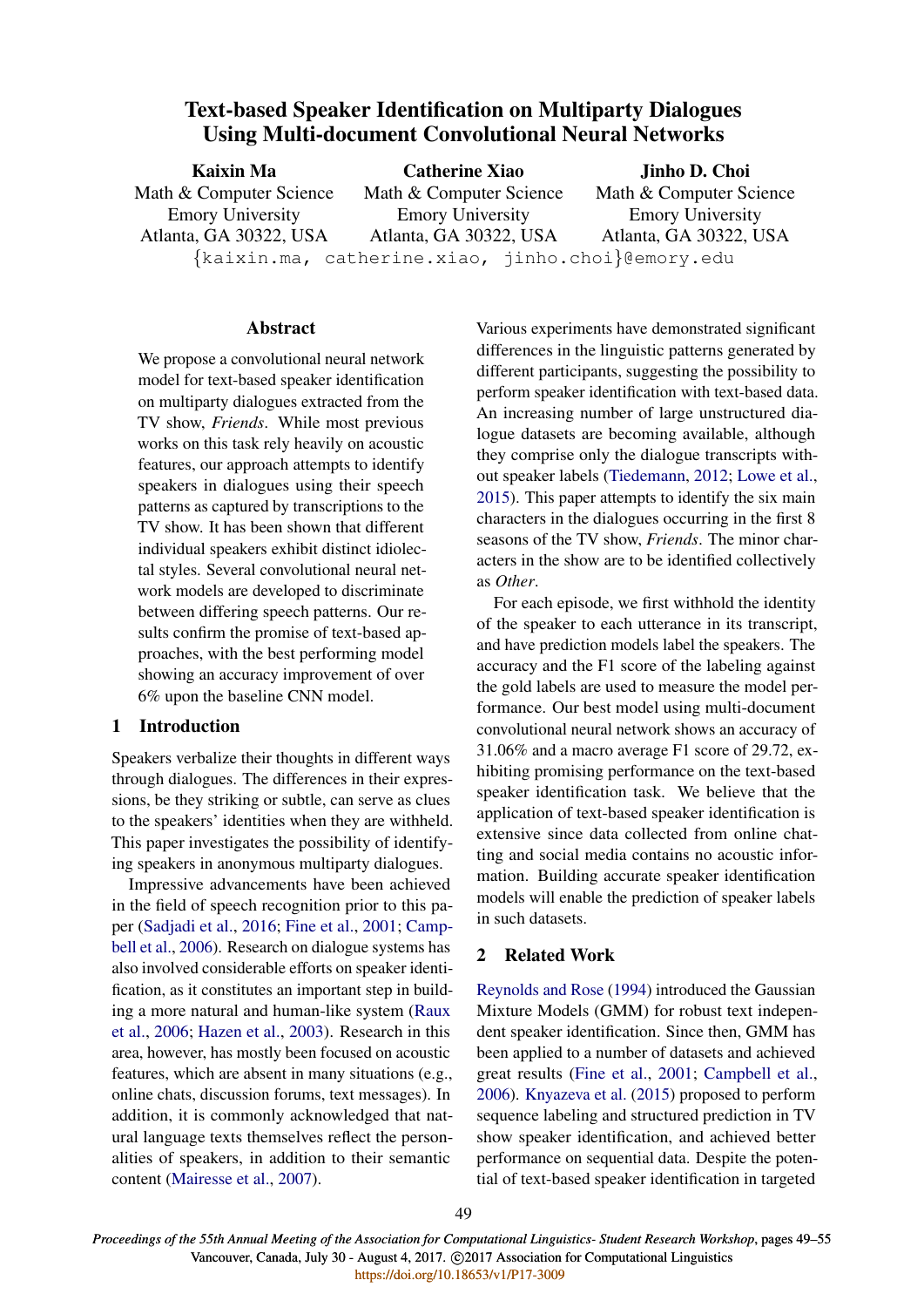| <b>Speaker</b> | <b>Utterance</b>                                                                                      |
|----------------|-------------------------------------------------------------------------------------------------------|
| Monica         | $\parallel$ No. Not after what happened with Steve.                                                   |
|                | Chandler    What are you talking about ? We love Schhteve ! Schhteve was schhexy ! Sorry .            |
|                | Monica   Look, I do n't even know how I feel about him yet. Just give me a chance to figure that out. |
|                | Rachel $\parallel$ Well, then can we meet him?                                                        |
| Monica         | $\parallel$ Nope . Schhorry .                                                                         |

Table 1: An excerpt from the transcripts to the TV show *Friends*.

Internet surveillance, research into this area has been scant. So far, there have been only a handful of attempts at text-based speaker identification.

Kundu et al. (2012) proposed to use the K Nearest Neighbor Algorithm, Naive Bayes Classifier and Conditional Random Field to classify speakers in the film dialogues based on discrete stylistic features. Although their classification accuracies increase significantly from the random assignment baseline, there remains significant room for improvement. Serban and Pineau (2015) proposed their text-based speaker identification approach using Logistic Regression and Recurrent Neural Network (RNN) to learn the turn changes in movie dialogues. Their task is fundamentally different from the task of this paper, as their main focus is on the turn changes of dialogues instead of the identities of speakers. To the best of our knowledge, it is the first time the multi-document CNN has been applied to the speaker identification task.

# 3 Corpus

The Character Mining project provides transcripts to the TV show *Friends*; transcripts to the first 8 seasons of the show are publicly available in JSON format. Moreover, the first 2 seasons are annotated for the character identification task (Chen and Choi, 2016). Each season contains a number of episodes, and each episode is comprised of separate scenes.<sup>1</sup> The scenes in an episode, in turn, are divided at the utterance level. An excerpt from the data is shown in Table 1. In total, this corpus consists of 194 episodes, 2,579 scenes and 49,755 utterances. The utterance distribution by speaker is shown in Figure 1. The percentages for major speakers are fairly consistent. However, the *Other* speaker has a larger percentage in the dataset than any of the major speakers. The frequencies of interactions between pairs of speakers exhibit significant variance. For instance, *Monica* talks with *Chandler*

more often than any other speaker, whereas *Phoebe* does not talk with *Rachel* and *Joey* very frequently. It will be of interest to note whether the variance of interaction rates can affect the performance of our identification model.



Figure 1: Data distribution

The first dataset is structured such that each utterance is considered as one discrete sample. To test the prediction performance for samples of greater lengths, all utterances of the same speaker in a scene are concatenated together as one single sample in the second dataset. Additional summary of the dataset is presented in Table 2.

### 4 Approaches

#### 4.1 K Nearest Neighbor

In Kundu et al. (2012), the best result is reported using the K Nearest Neighbor algorithm (KNN), which is selected as the baseline approach for this paper, and implemented according to the original authors' specifications. Each utterance is treated as one sample, and 8 discrete stylistic features defined in the original feature template are extracted from each sample. Cosine similarity is used to locate the 15 nearest neighbors to each utterance. Majority voting of the neighbors, weighted by cosine similarity, is used to make predictions.

<sup>1</sup>http://nlp.mathcs.emory.edu/ character-mining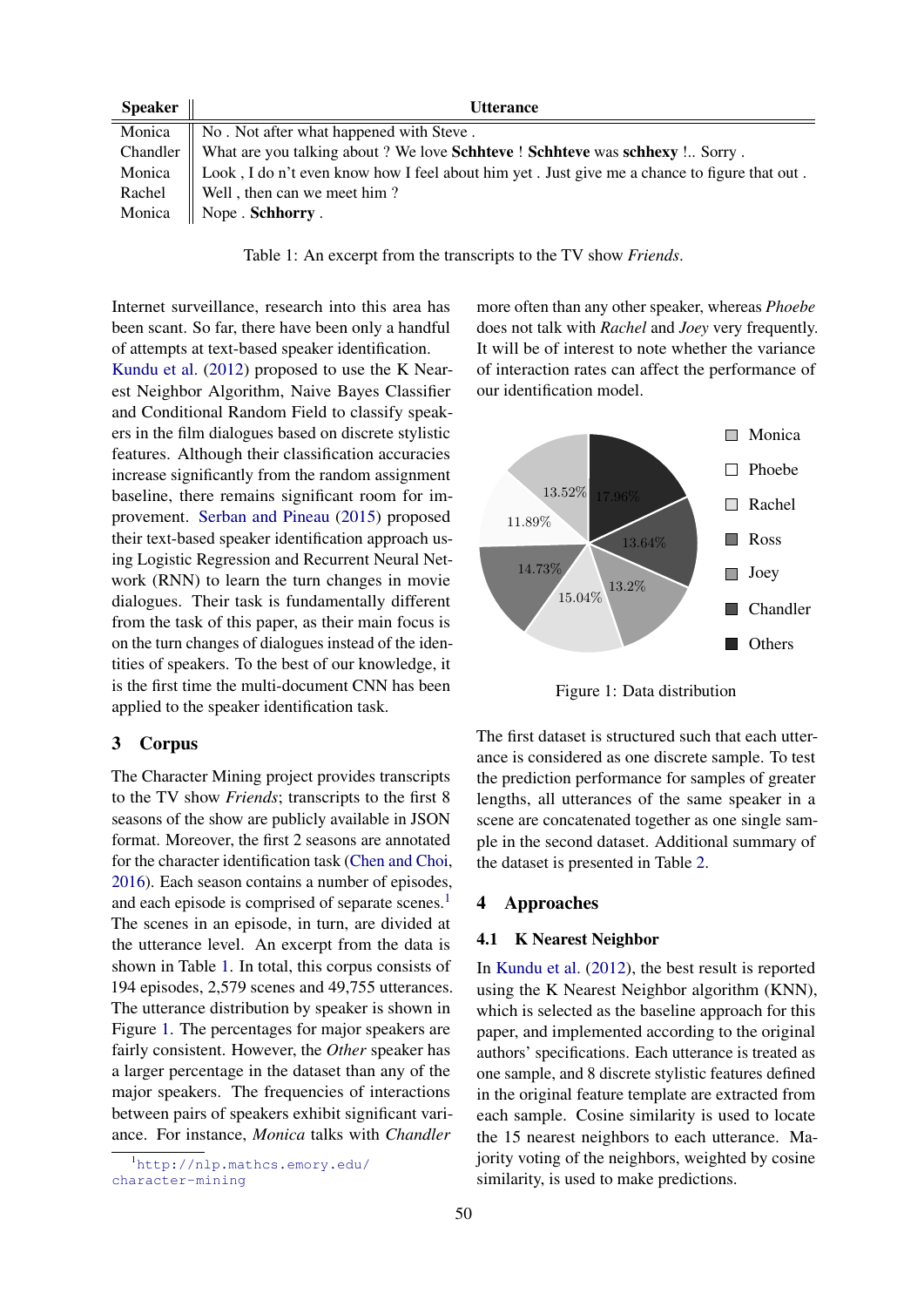#### 4.2 Recurrent Neural Network

A recurrent neural network (RNN) model is also considered in the course of the experiments, where each utterance in the transcripts is handled separately. The RNN model treats the speaker identification task as a variant of sequence classification. For each instance, the concatenation of word embedding vectors is fed into the model, with a dense layer and softmax activation to model the probability for each speaker. The model is unable to demonstrate significantly above random accuracy on labeling, achieving a maximal accuracy of 16.05% after training. We conclude that a simple RNN model is unable to perform speaker identification based on textual data. Variations on the hyperparameters, including the dimension of the RNN, the dimension of word embeddings, and dropout rate, produced no appreciable improvements.

### 4.3 Convolutional Neural Network

Widely utilized for computer vision, Convolutional Neural Network (CNN) models have recently been applied to natural language processing and showed great results for many tasks (Yih et al., 2014; Kim, 2014; Shen et al., 2014). Speaker identification can be conceptualized as a variant of document classification. Therefore, we elected to use the traditional CNN for our task. The model is a minor modification to the proposal of Kim (2014), which consists of a 1-dimensional convolution layer with different filter sizes, a global max pooling layer, and a fully connected layer. Each utterance is treated as one sample and classified independently.

One of the challenges is the large number of misspellings and colloquialisms in the dataset as a result of the mistakes in the human transcription process and the nature of human dialogues. It is unlikely for these forms to appear in pre-trained word embeddings. The bold instances in Table 1 provide a glimpse into these challenges. It should also be noted that these irregularities oftentimes only deviate slightly from the standard spellings. A character-aware word embedding model is expected to produce similar vectors for the irregular forms and the standard spellings. Most of the colloquialisms appear frequently in the dataset, and the challenge they pose can be resolved by a pretrained character-aware word embedding model, such as fastText (Bojanowski et al., 2016). The word embeddings used in this paper are trained on a dataset consisting of the *New York Times* corpus,



Figure 2: The baseline CNN model.



Figure 3: The multi-document CNN model.

the Wikipedia text dump, the Amazon Book Reviews, $2$  and the transcripts from several TV shows.

# 4.4 CNN with Surrounding Utterance

Unlike other types of short documents such as movie reviews, where each sample is independent from the others, dialogues within a typical TV show are highly structured (Knyazeva et al., 2015). Every utterance is highly related to its prior and subsequent utterances, and it is important to take sequential information into account in predicting the speakers. However, contextual information is completely ignored by the basic CNN model. Each batch of input to the model consists of discrete utterances from different episodes and seasons, as shown in Figure 2.

To remedy the loss of contextual information, the CNN model is modified in a manner similar to the one proposed by Lee and Dernoncourt (2016). After the global max pooling layer, each utterance vector is concatenated with both the previous two utterances and the subsequent utterance in the same scene. Then, the vector is fed into the fully con-

<sup>2</sup>snap.stanford.edu/data/web-Amazon. html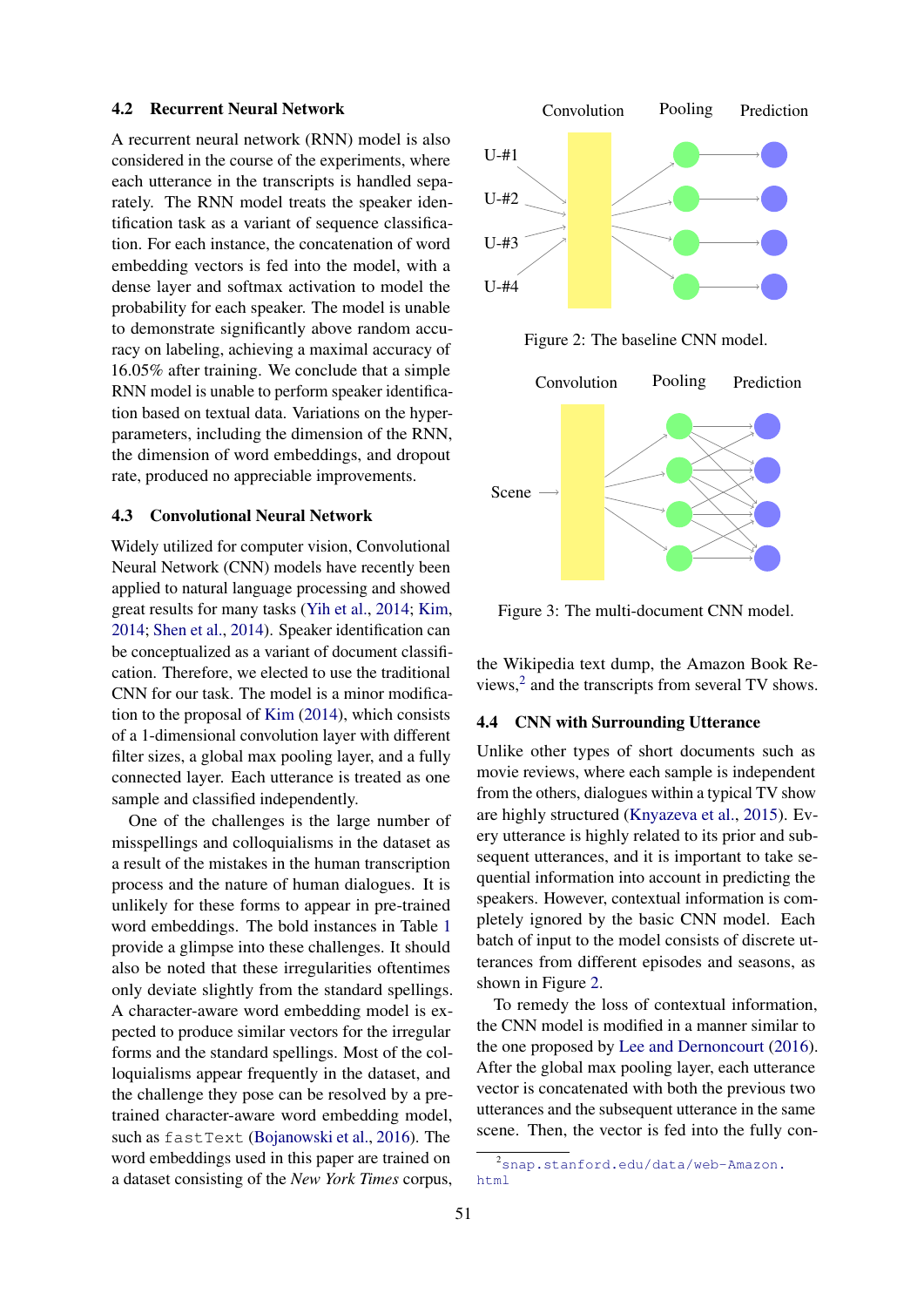| <b>Dataset</b>     | М     | P     | $\mathbf{R}_1$ | $\mathbf{R}_2$ |       |       |       | <b>Total</b> |
|--------------------|-------|-------|----------------|----------------|-------|-------|-------|--------------|
| <b>Training</b>    | 5,017 | 4,349 | 5,308          | 5,527          | 4,738 | 5,268 | 7,006 | 37,213       |
| <b>Development</b> | 898   | 799   | 1,092          | 821            | 930   | 846   | 931   | 6,317        |
| <b>Evaluation</b>  | 810   | 769   | 1,082          | 983            | 909   | 673   | 999   | 6,225        |
| <b>Training</b>    | 919   | 840   | 934            | 931            | 943   | 994   | 1,199 | 6,760        |
| Development        | 151   | 148   | 151            | 131            | 148   | 139   | 159   | 1,027        |
| <b>Evaluation</b>  | 116   | 116   | 137            | 132            | 129   | 119   | 156   | 905          |

Table 2: Dataset distribution by speakers. M: Monica, P: Phoebe, R<sub>1</sub>: Rachel, R<sub>2</sub>: Ross, J: Joey, C: Chandler, O: Other. Non-main speakers (all the others), are collectively grouped as the *Other* speaker.

nected layer. In this model, some information on the original dialogue sequence is preserved. Each scene is padded to the maximal sequence length, and fed into the model as one batch for both training and decoding. Figure 3 illustrates the structure of the model. Although topics within the scene are closely related, any single utterance is usually only relevant to its surrounding utterances. Based on this observation, including additional utterances in the prediction process can result in noisy input to the prediction model.

In a typical TV show, only a subset of characters are present in any particular scene. To further boost our model's ability to distinguish between speakers, the model optionally considers the set of speakers appearing in the scene. At the decoding stage, the Softmax probabilities for speakers absent from the scene are set to 0. The model benefits from the restrictions on its prediction search space. Such restrictions are applicable in the domain of targeted surveillance, where a vast number of speakers can be precluded from consideration during the identification process. For instance, speaker identification on a surveilled dialogue inside a criminal syndicate need only consider the members of the organization. In the majority of cases, however, the set of possible speakers may be difficult to ascertain. Therefore, we exclude this information in the determination of the best performing model.

#### 4.5 CNN with Utterance Concatenation

Many individual utterances appearing in the dataset are fairly laconic and generic, as exemplified by the last utterance shown in Table 1, rendering them challenging to classify even with the help of contextual information. The proposed solution is to group multiple utterances together as one sample. Specifically, all of the utterances for each speaker in one scene are concatenated in the original dia-

logue order. We assign consistent unknown labels to all speakers in this dataset so that all the utterances in a single scene maintain their trackable provenances from the same speakers. The concatenated individual utterances can be fairly reasonable and consistent speech. As documents increase in length, it becomes easier for the CNN model to capture the speech pattern of each speaker. Once again, this model also optionally restricts its prediction search space to the set of speakers appearing in the scene for each batch of input.

## 5 Experiments

In the KNN experiment, the transcript to season 8 of *Friends* is used as evaluation data, and the first 7 seasons as training data. In the rest of the experiments, season 8 is used as evaluation data, and season 7 is used as the development set. The first 6 seasons are used as the training dataset. In each experiment, the F1 scores for the speakers, the average F1 score for major speakers, the average F1 score for all speakers, and the accuracy are reported in Tables 3 and 4.

In Kundu et al. (2012), the highest accuracy achieved by the KNN approach on the paper's film dialogue dataset was 30.39% , which is comparable to the best result of this paper. In contrast, the KNN approach did not perform well on the *Friends* dataset. Upon further examination of the KNN model's prediction process, we observe that the cosine similarities between any given utterance and its 15 nearest neighbors are consistently above 98%. The speaker labels are not linearly separable due to the low dimensionality of the feature space. The basic CNN model is able to outperform the baseline by almost 9% because the highly differing n-grams frequencies in the dataset enabled the model to distinguish between speakers. It is also worth noting that when the surrounding utterances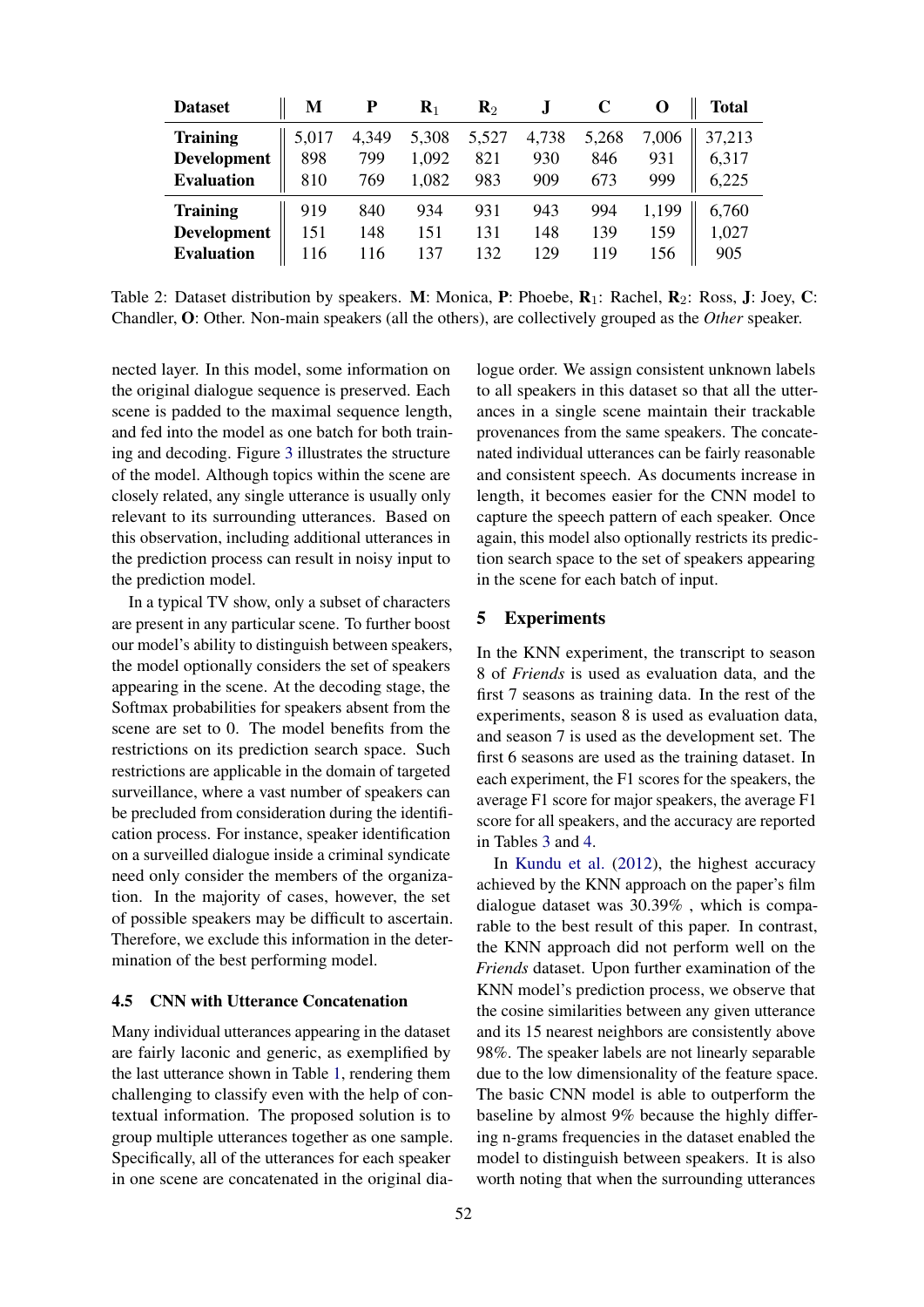| Individual F1 Score |       |       |       |                |             |             |              |       |        |       |
|---------------------|-------|-------|-------|----------------|-------------|-------------|--------------|-------|--------|-------|
| Model               | М     | P     | $R_1$ | R <sub>2</sub> | J           | $\mathbf C$ | <sup>O</sup> | MF1   | F1     | ACC   |
| <b>KNN</b>          | 13.30 | 12.13 | 17.34 | 19.23          | 14.68       | -14.61      | 19.23        | 15.22 | -15.80 | 16.18 |
| <b>RNN</b>          | 17.87 | 15.22 | 14.98 | 17.51          | 17.42       | 13.48       | 12.02        | 15.39 | 15.50  | 16.05 |
| <b>CNN</b>          | 20.55 | 17.52 | 24.20 | 24.70          | 28.15       | 14.05       | 31.81        | 21.36 | 22.86  | 25.01 |
| Multi-Document-CNN  | 20.65 | 25.20 | 29.67 |                | 35.76 37.29 | 23.93       | 35.55        | 28.75 | 29.72  | 31.06 |
| CNN-Concatenation   | 29.35 | 28.49 | 33.11 | 30.05          | 44.18       | 26.20       | 39.42        | 31.90 | 32.97  | 34.19 |

Table 3: Model performance. MF1: Average of F1 scores for major speakers, F1: Average of F1 scores for all speakers, ACC: Accuracy

| Individual F1 Score                                                              |   |              |       |  |  |                        |  |  |  |
|----------------------------------------------------------------------------------|---|--------------|-------|--|--|------------------------|--|--|--|
| Model                                                                            | M | $\mathbf{P}$ | $R_1$ |  |  | $R_2$ J C O MF1 F1 ACC |  |  |  |
| Multi-Document-CNN-2 28.13 29.59 41.49 48.15 45.72 36.06 46.98 38.19 39.45 41.36 |   |              |       |  |  |                        |  |  |  |
| CNN-Concatenation-2 36.43 33.16 50.09 45.03 53.67 39.90 51.02 43.05 44.19 46.48  |   |              |       |  |  |                        |  |  |  |

Table 4: Model performance where the prediction labels are restricted to speakers present in each scene.

are taken into account, identification accuracy increases significantly from that achieved by the simple CNN. With more contextual information, the model is able to identify speakers with higher accuracy, as individual speakers react differently in comparable situations.

The experiment on the utterance concatenation dataset yields a relatively high identification accuracy, corroborating our theory that the prediction model can better capture different speech patterns on longer documents. When prediction labels are restricted to the speakers present in a scene, accuracy boosts of 10% and 12% are achieved on the two datasets, respectively.

Table 5 shows the confusion matrix produced by the multi-document CNN, i.e., the best performing model. The speakers for whom the model produces higher accuracies (*Ross* and *Other*) are also confused by the model more often than other speakers. The cause can be accounted for by the model's overzealousness in assigning these two labels to utterances due to their relatively large percentages in the training data. In addition, *Monica* and *Chandler* are often confused with each other. Due to their romantic relationship, it is possible that there is a convergence between their idiolectal styles. On the other hand, the confusion rates between *Phoebe* and *Rachel*, and between *Phoebe* and *Joey* are both fairly low. Such results confirm the observation that the frequency of interactions between speaker pairs correlates with the rate of confusion.

# 6 Conclusion

This paper presents a neural network-based approach to speaker identification in multiparty dialogues relying only on textual transcription data. The promising experimental results confirm the value of textual features in speaker identification on multiparty dialogues. The improvements produced by the consideration of neighboring utterances in the CNN's prediction process indicate that contextual information is essential to the performance of text-based speaker identification. Prior to this paper, Serban and Pineau (2015) used scripted dialogues to identify turn-taking and differences in speakers, where the actual identities of the speakers are irrelevant. However, this paper enables an identification where the names of the speakers are associated with their own utterances, a novel attempt in text-based speaker identification. Because of the ability of the model to uncover speaker identities in the absence of audio data, applications and interests in the intelligence and surveillance community are expected.

Although speaker verification based on acoustic signals is a helpful tool, it can conceivably be defeated by voice modulating algorithms. Whereas text-based speaker identification can discern the involuntary and unconscious cues of speakers. It is of interest to incorporate text-based features in a larger system of speaker identification to enhance its security. Several dialogue emotion recognition systems have incorporated both acoustic and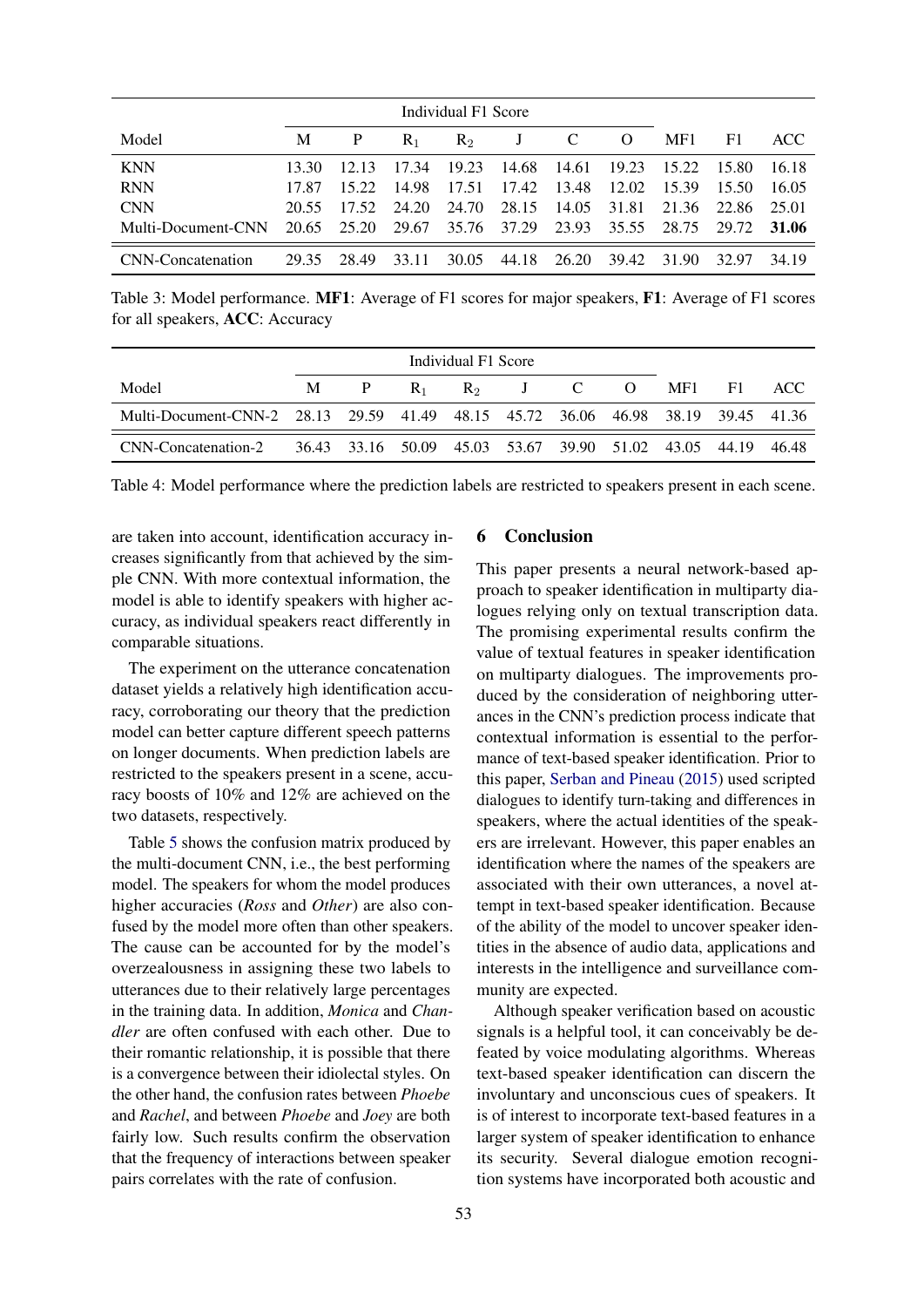| P<br>S      | M     | $\mathbf{P}$ | $R_1$ | $R_2$ | J     |             |         |
|-------------|-------|--------------|-------|-------|-------|-------------|---------|
| M           | 22.10 | 8.40         | 6.17  | 17.90 | 8.27  | 20.37       | 16.79   |
| $\mathbf P$ | 12.09 | 20.16        | 6.63  | 18.21 | 4.81  | 17.95 20.16 |         |
| $R_1$       | 13.22 | 6.38         | 18.39 | 19.50 | 4.25  | 15.90       | 22.37   |
| $R_2$       | 8.75  | 4.17         | 4.68  | 45.17 | 5.70  | 14.95       | - 16.58 |
| $J_{-}$     | 9.13  | 4.51         | 6.38  | 19.03 | 29.59 | 16.61       | 14.74   |
| $\mathbf C$ | 18.28 | 6.39         | 3.42  | 10.85 | 6.84  | 34.92       | 19.32   |
| $\Omega$    | 13.21 | 3.80         | 5.01  | 12.71 | 4.80  | 15.02       | 45.45   |

Table 5: Confusion Matrix between speakers. S: true speaker, P: predicted speaker.

textual features, and resultant performances show improvements upon previous systems which rely only on one kind of features(Chuang\* and Wu, 2004; Polzehl et al., 2009). Similarly, integration of acoustic and textual information in the speaker identification task can result in improved performance in future works.

# References

- Piotr Bojanowski, Edouard Grave, Armand Joulin, and Tomas Mikolov. 2016. Enriching word vectors with subword information. *arXiv preprint arXiv:1607.04606* .
- W. M. Campbell, J. P. Campbell, D. A. Reynolds, E. Singer, and P. A. Torres-Carrasquilloe. 2006. Support vector machines for speaker and language recognition. *Odyssey 2004: The speaker and Language Recognition Workshop* page 210–229.
- Henry Yu-Hsin Chen and Jinho D. Choi. 2016. Character Identification on Multiparty Conversation: Identifying Mentions of Characters in TV Shows. In *Proceedings of the 17th Annual Meeting of the Special Interest Group on Discourse and Dialogue*. Los Angeles, CA, SIGDIAL'16, pages 90–100. http://www.sigdial.org/workshops/conference17/.
- Ze-Jing Chuang\* and Chung-Hsien Wu. 2004. Multi-Modal Emotion Recognition from Speech and Text . *The Association for Computational Linguistics and Chinese Language Processing* .
- Shai Fine, Jirí Navrátil, and Ramesh A. Gopinath. 2001. A hybrid gmm/svm approach to speaker identification. In *ICASSP*.
- Timothy J. Hazen, Douglas A. Jones, Alex Park, Linda C. Kukolich, and Douglas A. Reynolds. 2003. Integration of speaker recognition into conversational spoken dialogue systems]. *EUROSPEECH* .
- Yoon Kim. 2014. Convolutional Neural Networks for Sentence Classification. *In Proceedings of EMNLP* .
- Elena Knyazeva, Guillaume Wisniewski, Herve Bredin, and Francois Yvon. 2015. Structured Prediction for Speaker Identification in TV Series. *LIMSI – CNRS – Rue John Von Neumann, Orsay, France. Universite´ Paris Sud* .
- Amitava Kundu, Dipankar Das, and Sivaji Bandyopadhyay. 2012. Speaker identification from film dialogues. *IEEE Proceedings of 4th International Conference on Intelligent Human Computer Interaction* .
- Ji Young Lee and Franck Dernoncourt. 2016. Sequential Short-Text Classification with Recurrent and Convolutional Neural Networks. *In Proceedings of the NAACL Conference* .
- Ryan Lowe, Nissan Pow, Iulian Serban, and Joelle Pineau. 2015. The Ubuntu Dialogue Corpus: A Large Dataset for Research in Unstructured Multi-Turn Dialogue Systems. *In Proceedings of the SIG-DIAL Conference* .
- Francois Mairesse, Marilyn A. Walker, Matthias R. Mehl, and Roger K. Moore. 2007. Using linguistic cues for the automatic recognition of personality in conversation and text. *Journal of Artificial Intelligence Research* pages 475–500.
- Tim Polzehl, Shiva Sundaram, Hamed Ketabdar, Michael Wagner, and Florian Metze. 2009. Emotion classification in children's speech using fusion of acoustic and linguistic features. In *in Proc. Inter-Speech*.
- Antoine Raux, Dan Bohus, Brian Langner, Alan W Black, and Maxine Eskenazi. 2006. Doing research on a deployed spoken dialogue system: one year of let's go! experience. *In INTERSPEECH* .
- D.A. Reynolds and R.C. Rose. 1994. Robust textindependent speaker identification using Gaussian mixture speaker models. *IEEE transactions on speech and audio processing* pages 73–82.
- Seyed Omid Sadjadi, Jason W. Pelecanos, and Sriram Ganapathy. 2016. The ibm speaker recognition system: Recent advances and error analysis. *arXiv preprint arXiv:1605.01635* .